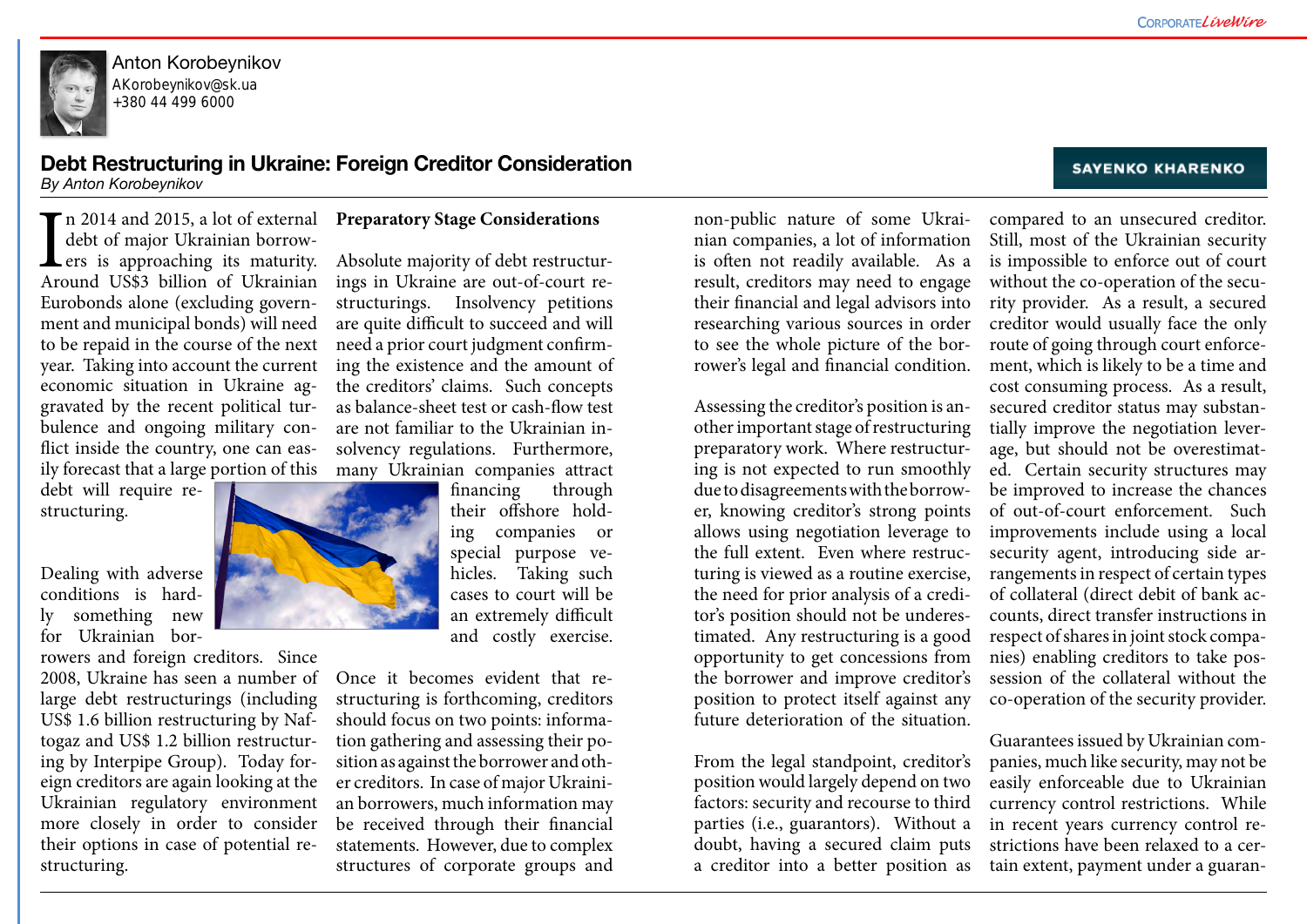additional financing provided in the course of restructuring. Contractual subordination will not be effective in Ukraine, because claims of all unsecured financial and commercial creditors have the same statutory priority which may not be altered by an agreement. As with many other Ukrainian law issues, subordination effect may generally be synthesized through other legal means and certain degree of comfort may be available through undertakings by the subordinated creditor to pass all moneys received to a senior creditor. Still, such type of issues may complicate otherwise simpler structures and increase the time and costs of the transaction.

Finally, successful restructuring does not guarantee financial recovery of the debtor. Therefore, when implementing the restructuring arrangement, the parties should take account of the insolvency rules. These include, in particular, voidable transactions provisions which have been modified by a recent restatement of the Ukrainian insolvency law. The new law expanded the list of voidable transactions which now include, for example, any agreement on providing security over

#### **SAYENKO KHARENKO**

debtor's property. Any such security created within a period of one year before opening of insolvency proceedings may be invalidated by the court upon request of an insolvency officer or a creditor. Addressing this and other Ukrainian insolvency related concerns usually involves both legal and structuring solutions.

## **Conclusion**

This brief outline of legal and practical issues indicates that restructuring of debt of Ukrainian borrowers requires a combination of legal and financial expertise, creativity and practicality. This is especially true for complex restructurings in terms of the number of parties involved and types of instruments being restructured. Hopefully, with increasing number of successful transactions Ukrainian legal environment will adapt to globally accepted standards. Meanwhile, foreign creditors and their advisers should carefully consider the Ukrainian legal pitfalls in order enable the creditor to get maximum recovery regardless of how post-restructuring situation unfolds.

tee issued in respect of indebtedness of an offshore holding company will require obtaining by the Ukrainian guarantor of an individual licence of the National Bank of Ukraine.

#### **Transaction Considerations**

Once the parties start documenting the restructuring transaction, the environment will become more familiar to foreign creditors. Most of the restructuring documents would be governed by English or other foreign law and consist of the usual arrangements: standstill, intercreditor agreement, override agreement, etc. At the same time, creditors will also usually face certain Ukrainian legal issues that will require some degree of legal creativity to get around.

The major bottleneck in all crossborder restructuring is Ukrainian currency control regulations. Generally, cross-border payments from Ukraine are subject to obtaining an individual approval from the National Bank of Ukraine (fee payments and interest payments are among rare exceptions to this requirement). Facility agreements and amendments to

their terms require registration with the National Bank of Ukraine as a pre-condition to their effectiveness. The National Bank of Ukraine has also established caps on payments in respect of a facility, including interest, fees, costs and indemnities. The level of these caps is now outdated, because they are below the cost of funds that Ukrainian borrowers are able to obtain on external markets (for example, the cap for a fixed rate loan with maturity of over three years is 11% p.a.). Finally, Ukrainian currency control regulations lack flexibility and sophistication. As a result, many common structures used in transactions outside of Ukraine technically do not fit within the Ukrainian currency control regulatory framework and require legal effort to properly implement in Ukraine. Another set of complications in the course of documenting the restructuring is caused by unfamiliarity of Ukrainian legal system with certain concepts which are regularly used in other jurisdictions. Consider contractual subordination which is a common restructuring instrument that may be used to subordinate shareholder or intragroup debt or grant priority to